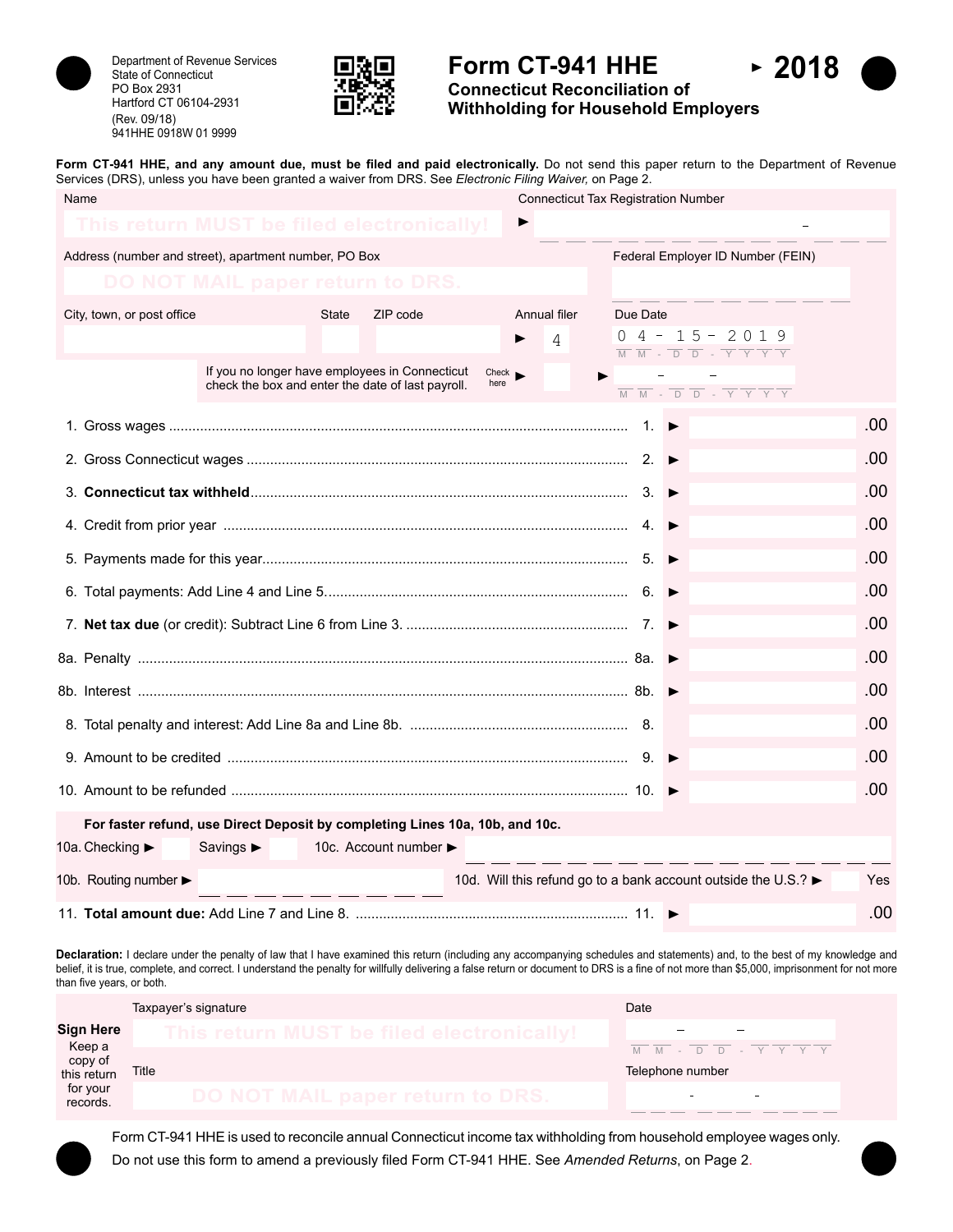# **General Instructions**

**Form CT-941 HHE** is used to reconcile annual Connecticut income tax withholding from household employee wages only.

Do not use this form to amend a previously filed Form CT-941 HHE. See *Amended Returns*, on this page.

## **When to File**

**Form CT-941 HHE is due April 15, 2019.** If the due date falls on a Saturday, Sunday, or legal holiday, the return will be considered timely if filed by the next business day.

Household employers registered to withhold Connecticut income tax from their household employee wages **must** file one Form CT-941 HHE for the entire calendar year even if no tax is due. See **Informational Publication 2018(1)**, *Connecticut Employer's Tax Guide, Circular CT*.

## **Requirement to File and Pay Electronically**

**Form CT-941 HHE, and any amount due, must be filed and paid electronically.**

Generally, a payment made electronically is a payment made by electronic funds transfer (EFT). See **Informational Publication 2017(15)**, *Filing and Paying Connecticut Taxes Electronically*.

Only taxpayers that receive a waiver from the electronic filing requirement from the Department of Revenue Services (DRS) may file paper withholding forms. See *Electronic Filing Waiver*, below.

Use the **Taxpayer Service Center** *(TSC)* to electronically file this return. See *Taxpayer Service Center (TSC)*, on Page 3.

# **Electronic Filing Waiver**

To request a waiver from the electronic filing requirement visit **www.ct.gov/drs/TSCfiling** and complete **Form DRS-EWVR**, *Electronic Filing and Payment Waiver Request*.

If you received a waiver from electronic filing and payment from DRS, make check payable to **Commissioner of Revenue Services**. Write your Connecticut Tax Registration Number on your check.

Please note that each form is year specific. To prevent any delay in processing your return or refund, the correct year's form must be submitted to DRS.

Mail the completed return and payment (if applicable) to the address on the return.

# **Rounding Off to Whole Dollars**

You must round off cents to the nearest whole dollar on your returns and schedules. If you do not round, DRS will disregard the cents.

Round down to the next lowest dollar all amounts that include 1 through 49 cents. Round up to the next highest dollar all amounts that include 50 through 99 cents. However, if you need to add two or more amounts to compute the amount to enter on a line, include cents and round off only the total.

**Example:** Add two amounts (\$1.29 + \$3.21) to compute the total (\$4.50) to enter on a line. \$4.50 is rounded to \$5.00 and entered on the line.

## **Amended Returns**

Amend Form CT-941 HHE electronically. See *Taxpayer Service Center (TSC),* on Page 3.

If you have been granted a waiver from electronic filing, you may use **Form CT-941X**, *Amended Connecticut Reconciliation of Withholding*, to amend a previously filed Form CT-941 HHE.

# **Line Instructions**

#### **Line 1**

Enter gross wages, for federal income tax withholding purposes, paid to all household employees during calendar year 2018.

#### **Line 2**

Enter gross Connecticut wages paid during calendar year 2018.

*Connecticut wages* are all wages paid to employees who are residents of Connecticut, even if those wages are paid for work performed outside Connecticut by those resident employees, and wages paid to employees who are nonresidents of Connecticut if those wages are paid for work performed in Connecticut by those nonresident employees.

#### **Line 3**

Enter total Connecticut income tax withheld on wages during the year. Include any amounts overcollected and not repaid to employee(s) during calendar year 2018.

#### **Line 4**

Enter credit from your prior year Form CT-941 HHE, Line 9. However, if any portion of that amount was overwithheld from employee(s) during a prior year and not repaid to those employee(s) prior to the end of that year or prior to filing the return for that year, whichever is earlier, subtract the portion not repaid from Line 9 of your prior year Form CT-941 HHE. Enter the difference.

#### **Line 5**

Enter the sum of all payments made for calendar year 2018.

#### **Line 6**

Add Line 4 and Line 5. This is your total payments and credits for calendar year 2018.

#### **Line 7**

Subtract Line 6 from Line 3 and enter the difference. If Line 3 is more than Line 6, complete Line 8a and Line 8b, if necessary, then go to Line 11. If Line 6 is more than Line 3, complete Line 9 and Line 10.